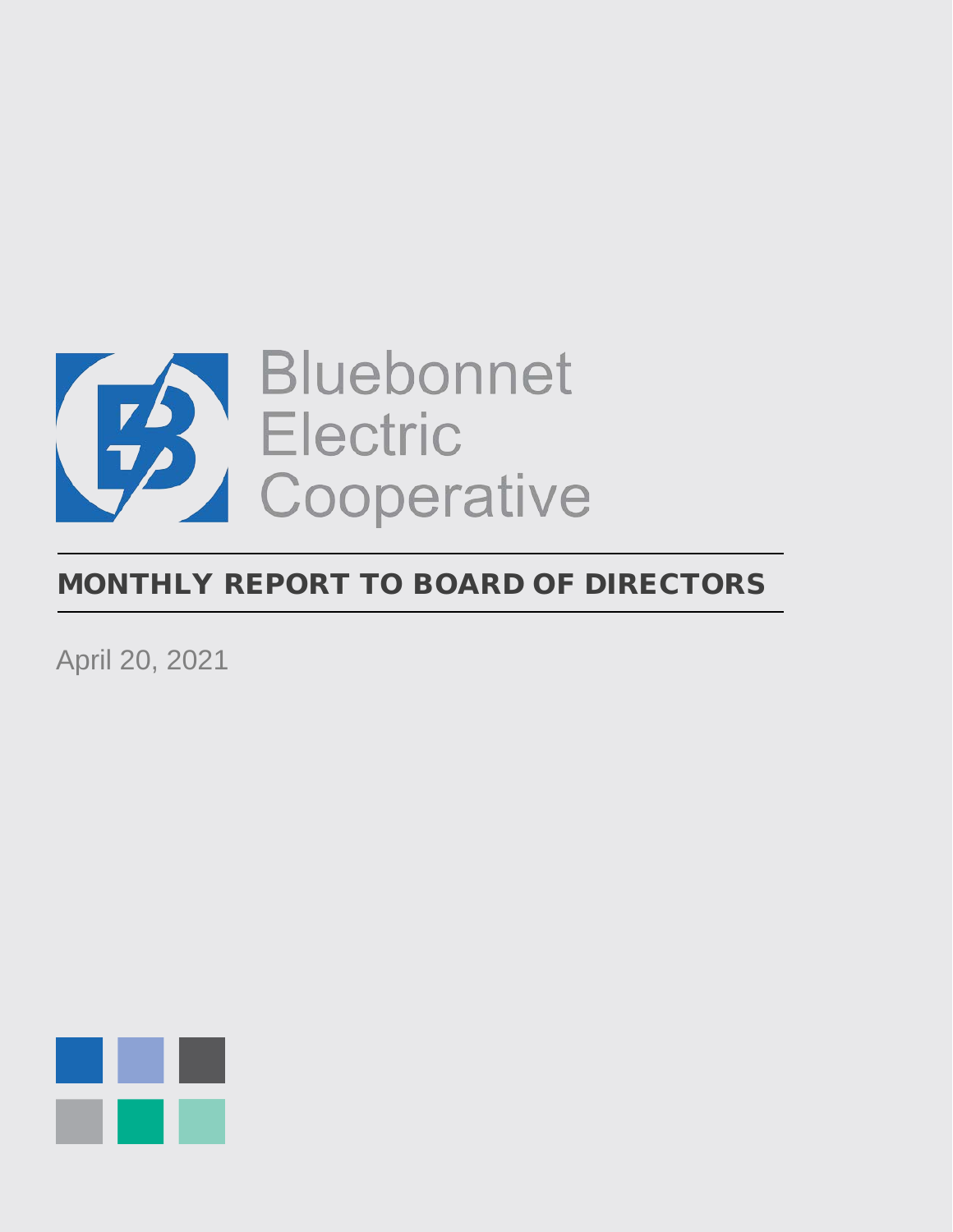

# **Tuesday, April 20, 2021 9:00 am**

## **Invocation**

#### **Items from Chair**

- 1. Approve Minutes of March 16, 2021 Regular Meeting
- 2. Audit and Finance acceptance of the fiscal year 2020 audited financial report

## **Items from CEO**

## **Staff Reports**

- 1. Corporate Services
	- a. Financial reports
	- b. PCRF
	- c. Purchase orders
	- d. First quarter financial forecast

#### 2. System Operations

- a. New extensions
- b. Residential developments

#### 3. Administrative Services

- a. Winter storm FEMA update
- b. Bastrop Member Service sign
- c. Community Development Partnership Program (CDPP) grants
- d. May Board meeting/Annual Meeting
- 4. Public Affairs
	- a. Legislative update

## **Action Items from Regular Session**

- 1. Approve a purchase requisition for the construction services required to replace and rework 23 transmission structures along the Gay Hill to Max Zuehlke transmission line
- 2. Approve grants as part of Bluebonnet's Energy Assistance Program
- 3. Approve financial policy revisions
- 4. Authorize the allocation of the 2020 audited operating margins to Patronage Capital
- 5. Authorize the retirement of capital credits
- 6. Designate the allocation of escheat funds to be received from the State of Texas

## **Executive Session**

- 1. Items from CEO
- 2. Winter storm
- 3. Alliance annual review
- 4. Large project